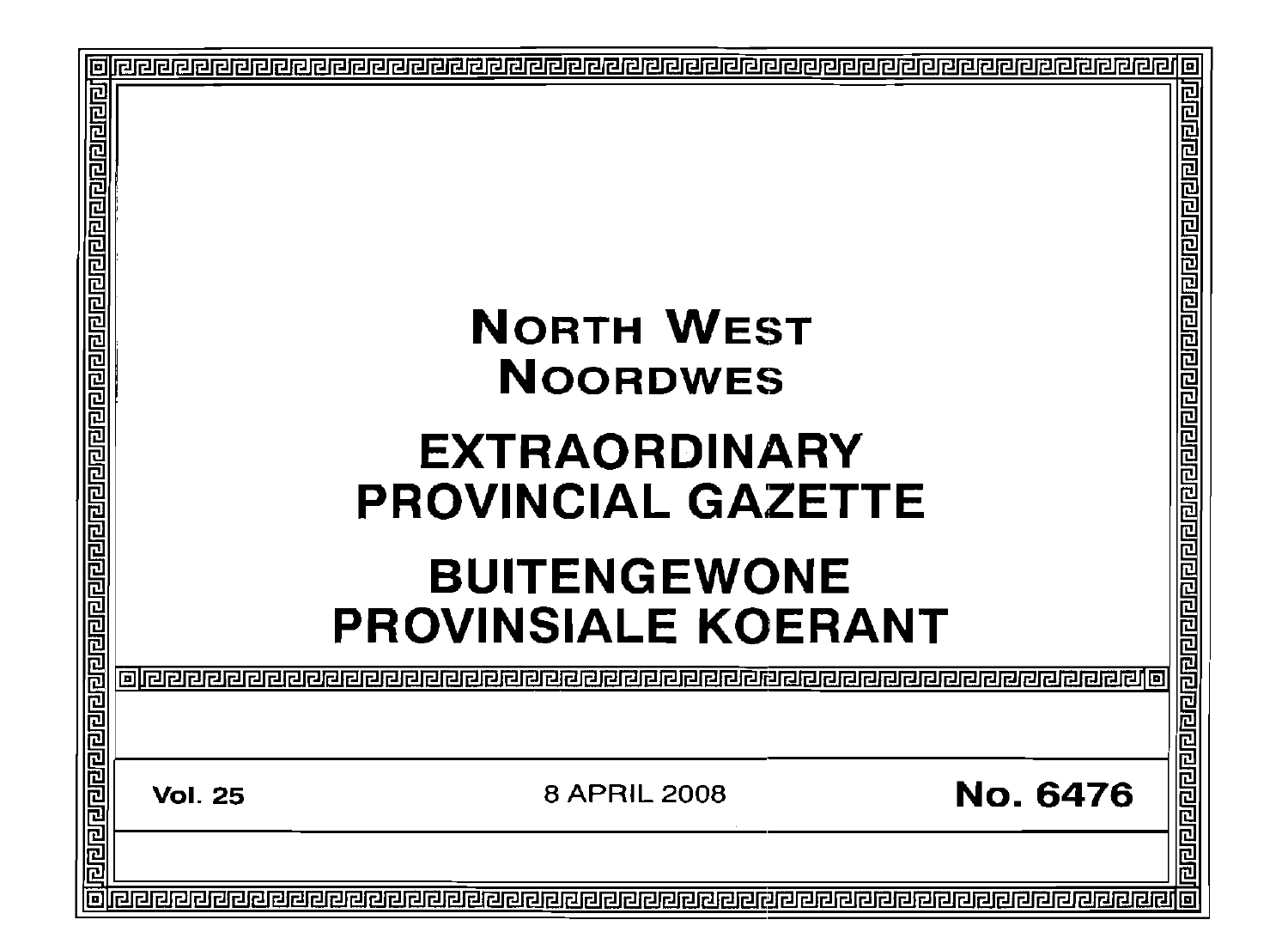#### **CONTENTS • INHOUD**

Page Gazette No. No.

OFFICIAL NOTICE

7 Division of Revenue Act (2/2007): Allocation, other than an allocation not included in any schedule of the Act.......... 2 6476

# **OFFICIAL NOTICE**

#### OFFICIAL NOTICE 7 OF 2008

### NORTH WEST PROVINCIAL DEPARTMENT OF FINANCE

#### EXTRA ORDINARY GAZETTE

### ALLOCATION, OTHER THAN AN ALLOCATION NOT INCLUDED IN ANY SCHEDULE OF THE DIVISION OF REVENUE ACT, 2007 (ACT 1 OF 2007)

Notice is hereby given that the Provincial Accounting Officer in the Department of Developmental Local Government and Housing intend to make allocations as per attached Schedule, in terms of Section 29.(1) (b) and  $29(3)(b)$  of the Division of Revenue Act,  $2007$  (Act 2 of 2007); to the Municipalities. In terms of the Act any transfer to municipalities must be published in the provincial gazette before any transfer can be made.

No.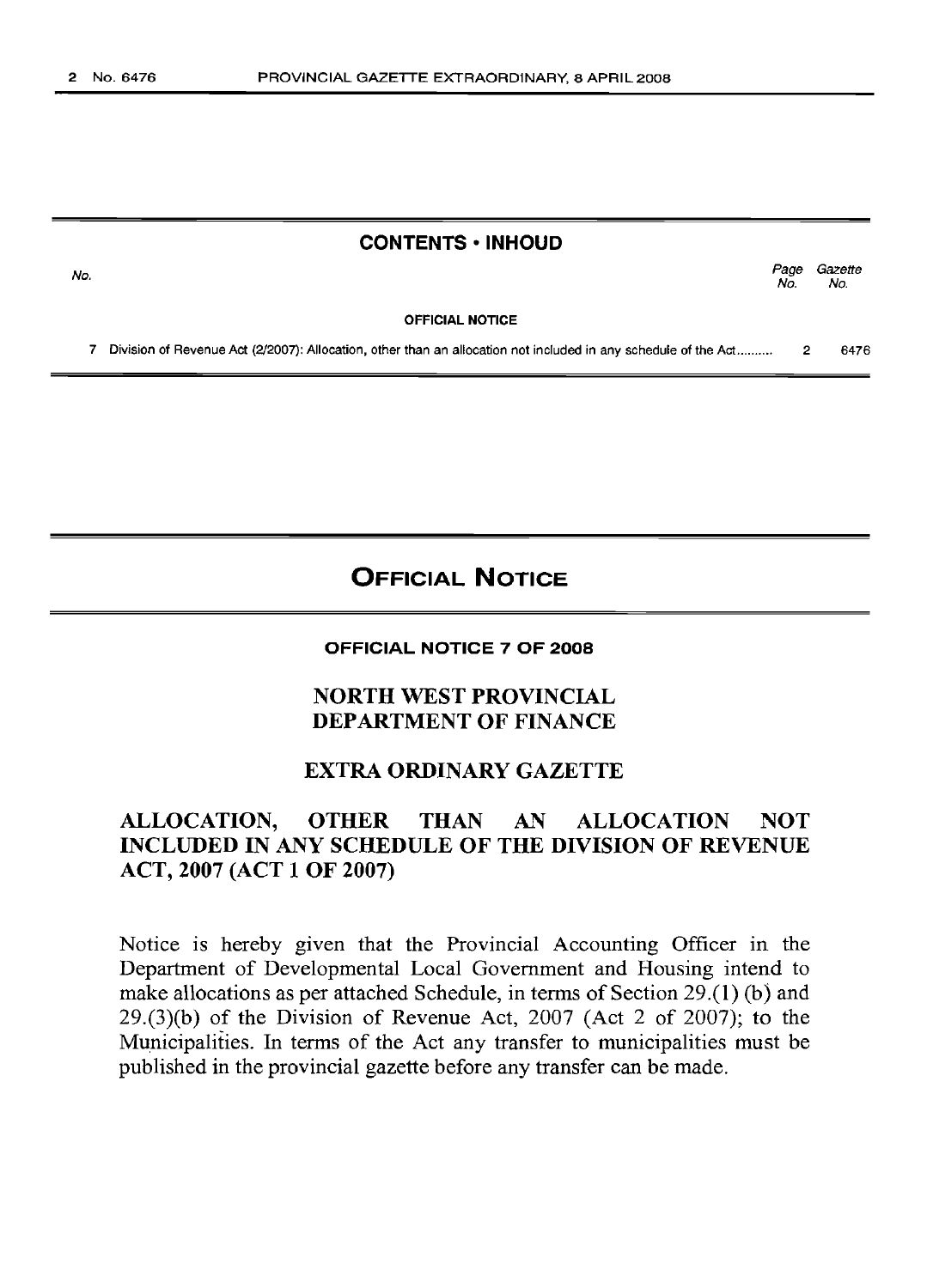#### ALLOCATION, OTHER THAN AN ALLOCATION NOT LISTED IN ANY SCHEDULE OF THE DIVISION OF REVENUE ACT NO. 1 OF 2007

The following schedule is published in terms of section 29.(2) and 12 of the Division of Revenue Act No. 2 of 2007, which stipulates that " The provincial treasury must in respect of allocations to municipalities other than allocations made in terms of Act 2 of 2006 publish with its annual budget or in the Gazette, not later than 14 April 2007 date determined by the National Treasury.

Furthermore, any transfer of an allocation aimed at developing municipal systems and the capacity of municipalities to perform functions assigned to them, may only be made in terms of a framework determined by the national accounting officer responsible for local government, in consultation with the National Treasury." In terms of operational plan for the delegations to Provincial Treasuries according to MFMA by National Treasury, the revised gazette must be done around January each year to allow municipalities to include that information on their budgets to be tabled to the councils.

The transferring department must disclose on their annual report for any capacitybuilding allocation and indicate the extent to which the capacity was improved.

### ALLOCATION TO MUNICIPALITIES NOT LISTED IN SCHEDULES OF THE DIVISION OF REVENUE ACT, 2007 (ACT No.1 of 2007)

| FIRE AND EMERGENCY GRANT IN AID                 |                                                                                                                                                                                                        |  |  |  |  |
|-------------------------------------------------|--------------------------------------------------------------------------------------------------------------------------------------------------------------------------------------------------------|--|--|--|--|
| <b>Transferring Department</b>                  | Department of Developmental<br>Provincial<br>Local<br><b>Government and Housing (Vote 9)</b>                                                                                                           |  |  |  |  |
| <b>Purpose</b>                                  | To assist the Municipality to upgrade their Fire Fighting<br>$\bullet$<br>Capacity. Additional financial assistance to upgrade a<br>collapsed service.                                                 |  |  |  |  |
| <b>Measurable Outputs</b>                       | To have an effective Fire and Emergency service<br>$\bullet$<br>within the municipal boundary                                                                                                          |  |  |  |  |
| <b>Conditions</b>                               | Payments to be done by municipality on tender of<br>$\bullet$<br>vehicles and equipment supplied by the province.<br>Municipality to comply with the following legislation $-$<br>MFMA, PFMA and DORA. |  |  |  |  |
| <b>Allocation criteria</b>                      | Funds will be allocated to the three<br>district<br>$\bullet$<br>municipalities who will pay the approved tender.                                                                                      |  |  |  |  |
| Reasons not incorporated in<br>Equitable Share. | The Equitable Share is mainly used to fund free basic<br>$\bullet$<br>services in order to subsidize the indigents in the<br>municipalities.                                                           |  |  |  |  |